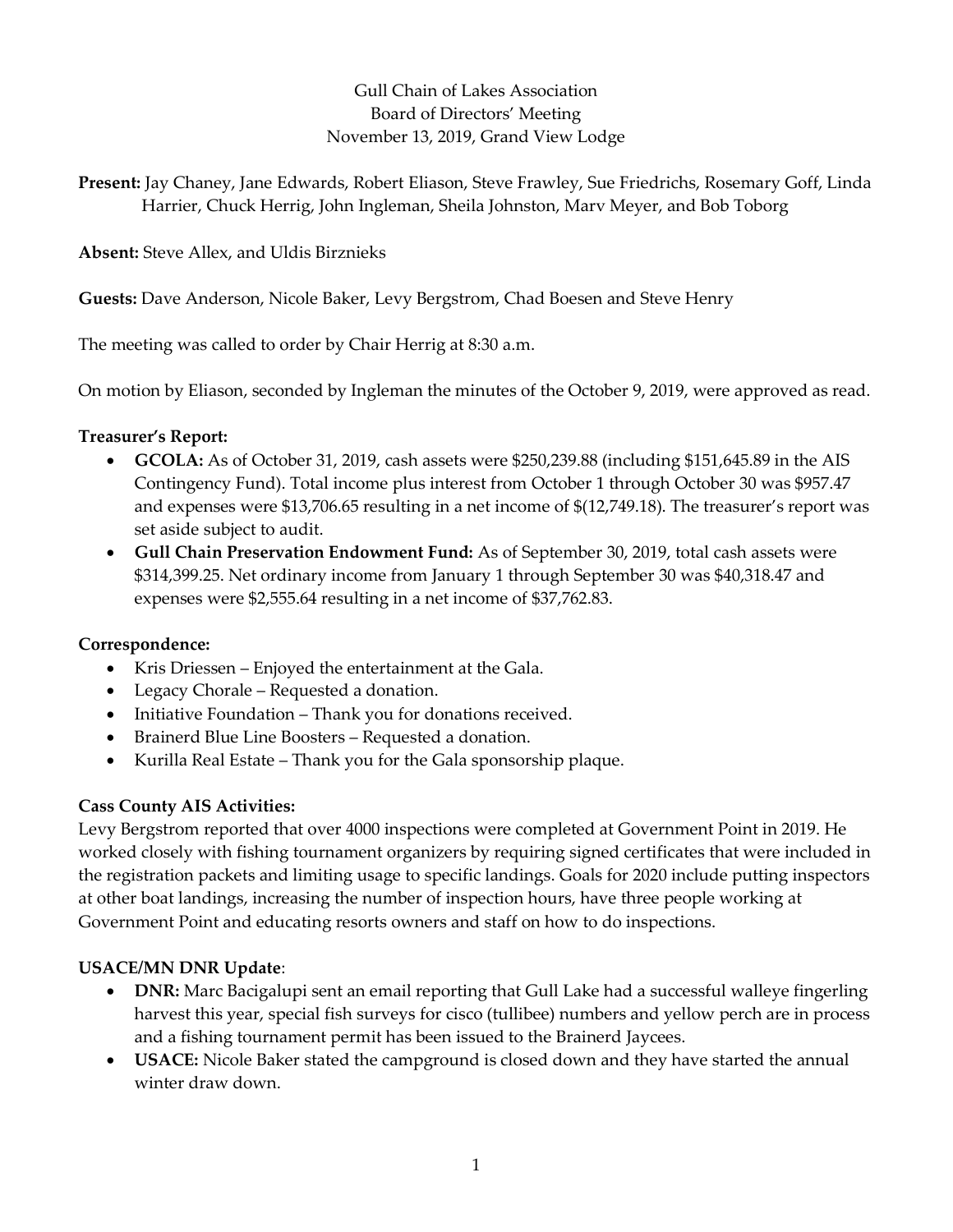### RMB Environmental:

- Steve Henry, Freshwater Sciences Project Manager with RMB Environmental stated he works extensively with the Pelican Lake chain and other lake associations with focus on water testing, plant/insect surveys, and lake preservation planning.
- He will review the AW Research Laboratories test results and will propose research projects in the future as he encounters ideas.

### Event Updates:

• None

## Brainerd Jaycees Fishing Extravaganza

 Friedrichs will sign up GCOLA as a volunteer for the event on January 25, 2020. Toborg and Goff will coordinate the volunteers.

## AIS Committee:

• No report

#### Communications Committee:

 Ingleman asked Board members to send communication budget changes to him and stated the newsletter will be mailed the week of November 18.

#### Environmental Committee:

- Johnston noted the Lake Steward program team will be working with HOAs to qualify for Lake Steward recognition.
- Eliason hosted a discussion on the value of continuing the water quality testing. Motion by Frawley and second by Goff to continue the end-of-dock water quality testing two times a year. Motion approved.

#### Finance & Audit Committee:

- Meyer presented the proposed Expense Reimbursement Policy. Motion by Goff and second by Harrier to adopt the Expense Reimbursement Policy. Motion approved.
- Meyer reviewed the results of the GCOLA internal audit report prepared by Tim Bergin. Motion by Frawley and second by Eliason to accept the report. Motion approved.
- Meyer reminded the Board members the budget numbers are to be sent to Friedrichs by November 27, 2019.
- The Finance Committee will meet with the GCOLA insurance agent to review coverage.

## Fisheries Committee:

• No report.

## Gala Committee:

 Herrig announced that Edwards has accepted the role as Silent Auction chair and either Goff or Harrier will be the Trip Raffle chair. If you are interested in being the Gala chair, please contact Herrig as soon as possible as the role needs to be filled by the December meeting.